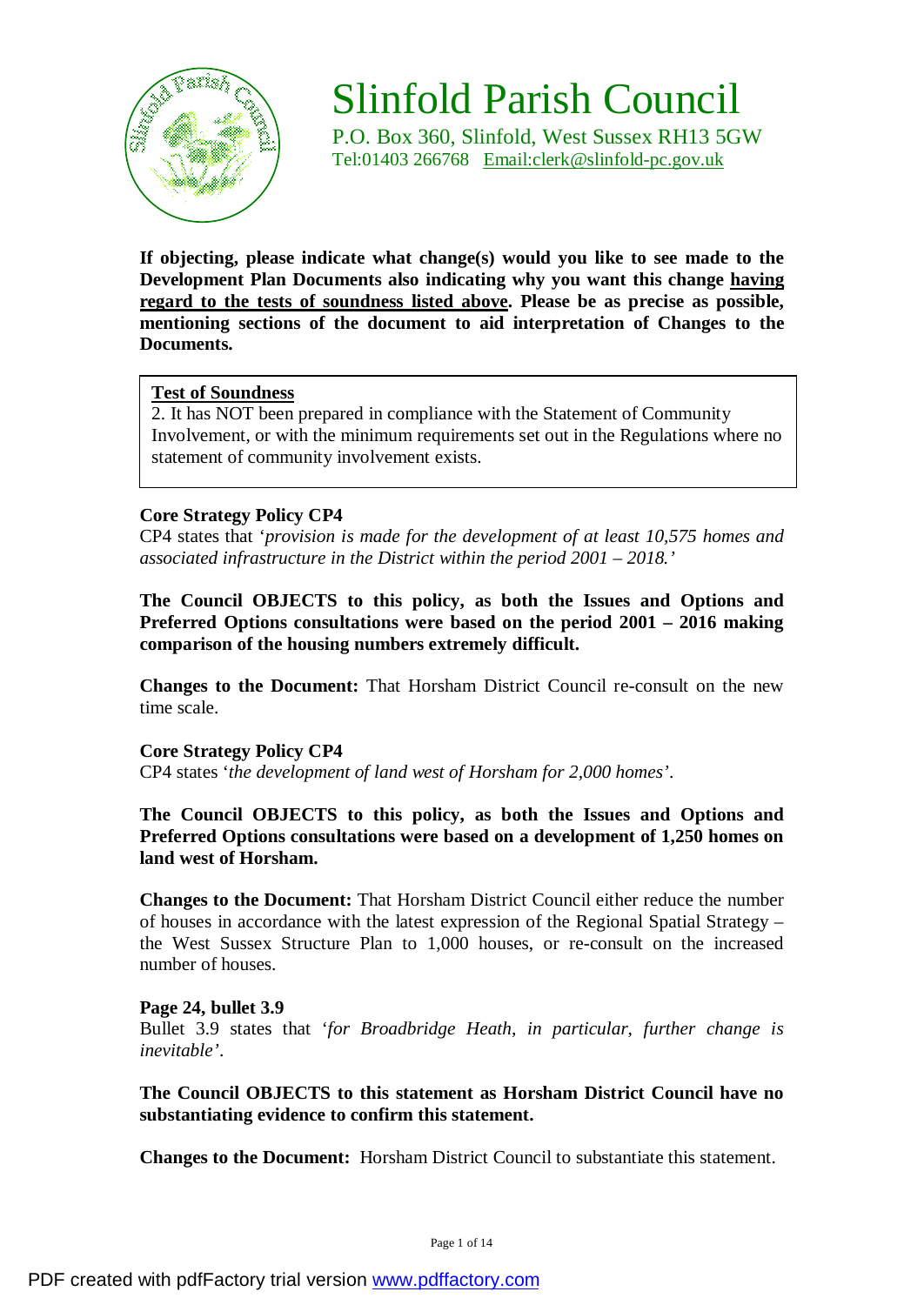# **Page 31, bullet 4.6**

Bullet 4.6 states '*The scale of proposed development west of Horsham up to 2018 is a reflection of the relationship between the physical characteristics of the area involved and the need for specific infrastructure, including community facilities, as an integral part of the development process.*'

# **The Council OBJECTS to this statement, as there is no supporting evidence to justify the scale of the development to pay for the supporting infrastructure required.**

**Changes to the Document:** Horsham District Council to provide the evidence that 2,000 houses are required to provide the necessary infrastructure**.** 

**Page 51, bullet 4.41** 

Bullet 4.41 states '*enabling the opportunity for a new park and ride Facility'* 

**The Council OBJECTS to this statement, as there is no supporting evidence to justify the need for additional park and ride site on the periphery of Horsham. Indeed, the current Park and Ride at Hop Oast is only working at 40% capacity – Horsham Town Park & Ride Study 2005, para 2.1.** 

**Changes to the Document:** Removal of the Park and Ride facility for land west of Horsham.

## **Page 51, bullet 4.41**

Bullet 4.41 states '*and including enhancement to the Leisure Centre facilities and the potential for specific provision to meet the needs of both Broadbridge Heath and Horsham Football Clubs'*.

**The Council OBJECTS to this statement, as the Issues and Options and Preferred Options consultations consulted on the Horsham Football Club being located on the eastern side of Horsham.** 

**Changes to the Document:** Removal of the allocation of land for the Horsham Football Club at land west of Horsham.

#### **Proposals Map 17**

Area G at Gatefield Cottages

**The Council OBJECTS to this change to the built up area boundary, as it is a developer led change. The Parish Council did not object to the boundary at the Issues and Options and Preferred Options consultation stages. In fact, at the Issues and Options consultation stage, Horsham District Council stated, '***Include the curtilage of Gatefield Cottages. The land to the rear should not be included as it opens out into wider countryside.'* **This land forms part of the central fields of the parish, formed from common land circa 16th and 17th centuries and is a unique and valued characteristic of this parish, recorded in the Slinfold Parish Design Statement pages 5, 17 and 21. This boundary also follows the natural watercourse.**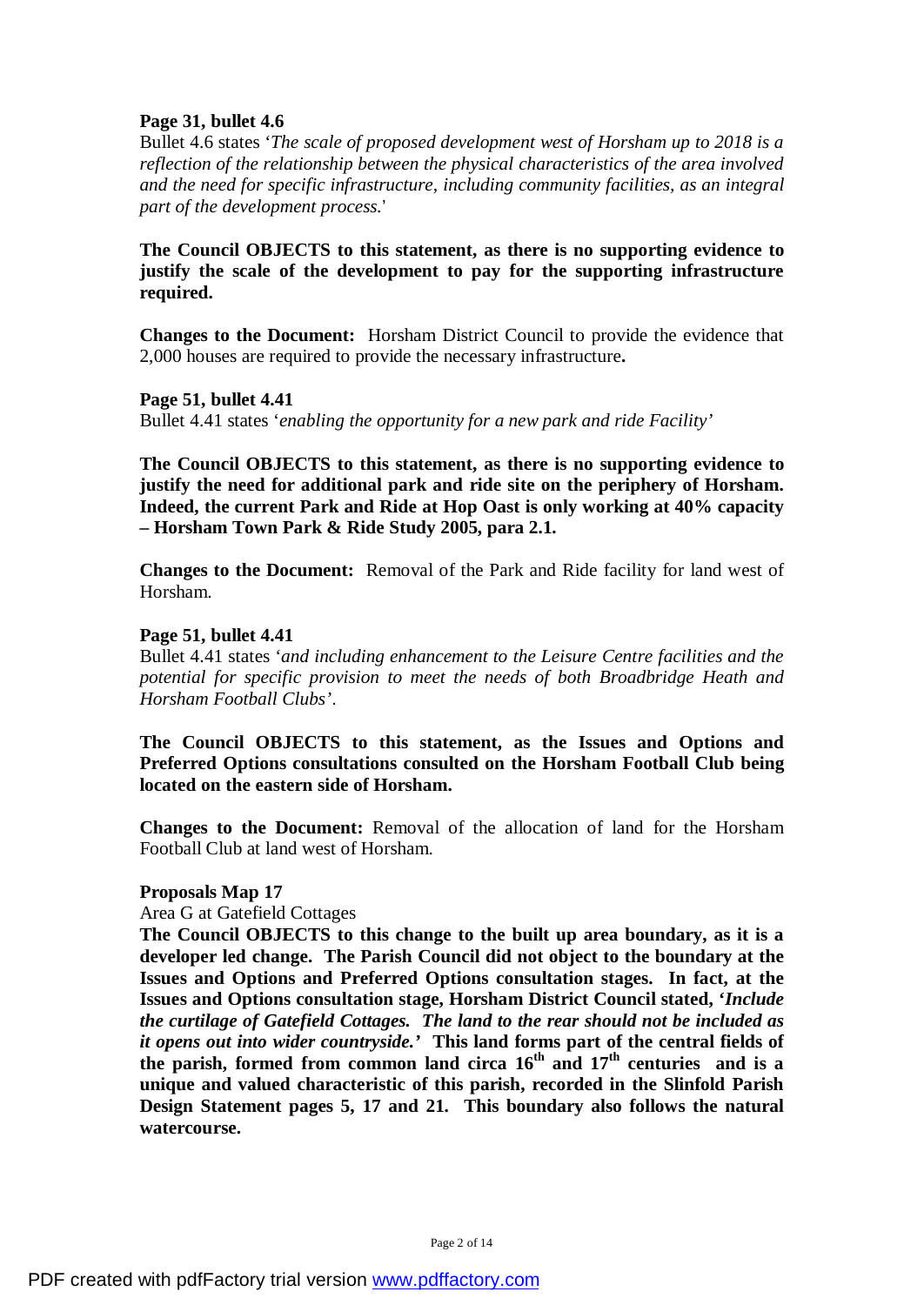**Changes to the Document:** Return the boundary at Area G to that shown in the Issues and Options and Preferred Options consultations so that it does not include the curtilage of Gatefield Cottages.

**Proposals Map 17**  Area N at Spring Lane

**The Council OBJECTS to this change to the built up area boundary. This land also forms part of the central fields of the parish, formed from common land circa 16th and 17th centuries and is a unique and valued characteristic of this parish, recorded in the Slinfold Parish Design Statement pages 5, 17 and 21.** 

**Changes to the Document:** Remove the gardens of the properties in Spring Lane from the built up area boundary.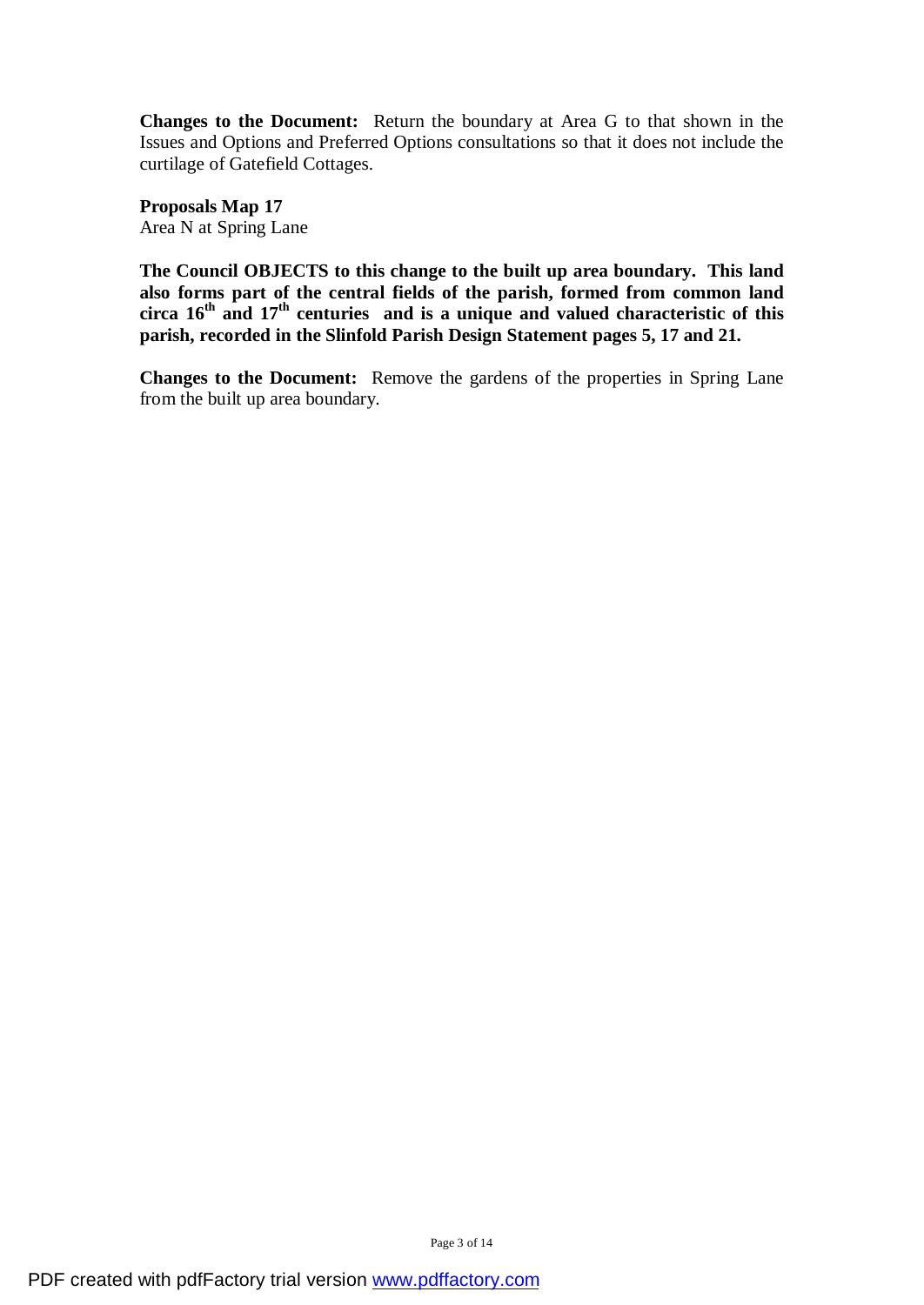3. The plan and its policies have NOT been subjected to sustainability appraisal.

# **Sustainability Appraisal, page 35 bullet point 4.11**

The Sustainability Appraisal states '*The document also sets out the requirement for the District to accommodate 190,000m<sup>2</sup> of employment floorspace and 9,335 dwellings, of which 2,500 are to be accommodated west of Crawley and 1,000 west of Horsham*.'

**The Council OBJECTS to the Sustainability Appraisal for the strategic location west of Horsham as it is based on a development of 1,000 houses, yet the submission stage documents plan for a development of 2,000 houses on land west of Horsham.** 

**Changes to the Document:** The Sustainability Appraisal should be done again on 2,000 houses at the strategic location west of Horsham and there should be a reconsultation on the submission stage documents.

# **Core Strategy Policy CP2**

This policy states that '*…careful appraisal of development proposals to ensure that they provide for enhancement by…having no adverse effects on water quality, reduce water consumption and minimise flooding'*.

**The Council OBJECTS to the development of 2,000 houses at the strategic location west of Horsham as the greater number of houses will be built close to the floodplain. The 1,000 houses identified in the West Sussex Structure Plan could be accommodated more easily to avoid putting pressure on the floodplain. This area is already very prone to flooding, a considerable problem in the parish of Slinfold. This Council suggests that building 2,000 houses so close to the floodplain is a high risk and may make these properties unsaleable if insurers and mortgage companies identify them as a high risk.** 

**Changes to the Document:** Horsham District Council should consult extensively with the Environment Agency on the floodplain and potential flood risk, in line with draft Planning Policy Statement 25.

#### **Core Strategy Policy CP7**

Policy CP7 states that *'the impact of the new development on the existing transport network should be minimised.*'

The Panel Report on the adopted West Sussex Structure Plan states '*One constraint on [the development] is the timing of improvements to the single carriageway A24 between Warnham and Capel. … There is general acceptance that strategic scale development at Horsham should not proceed until this is complete …'* (West Sussex Structure Panel Report - para 6.56).

**This Council asks how the Sustainability Appraisal can account for this road network when the timescale for the improvements to the A24 Warnham to Capel improvements is, at best, sketchy. The A24 was given a priority of 4 out of 9 by the Regional Transport Board (para 9.2, minutes of 07 October 2005), with priorities 1 and 2 to be completed before 2010/11.**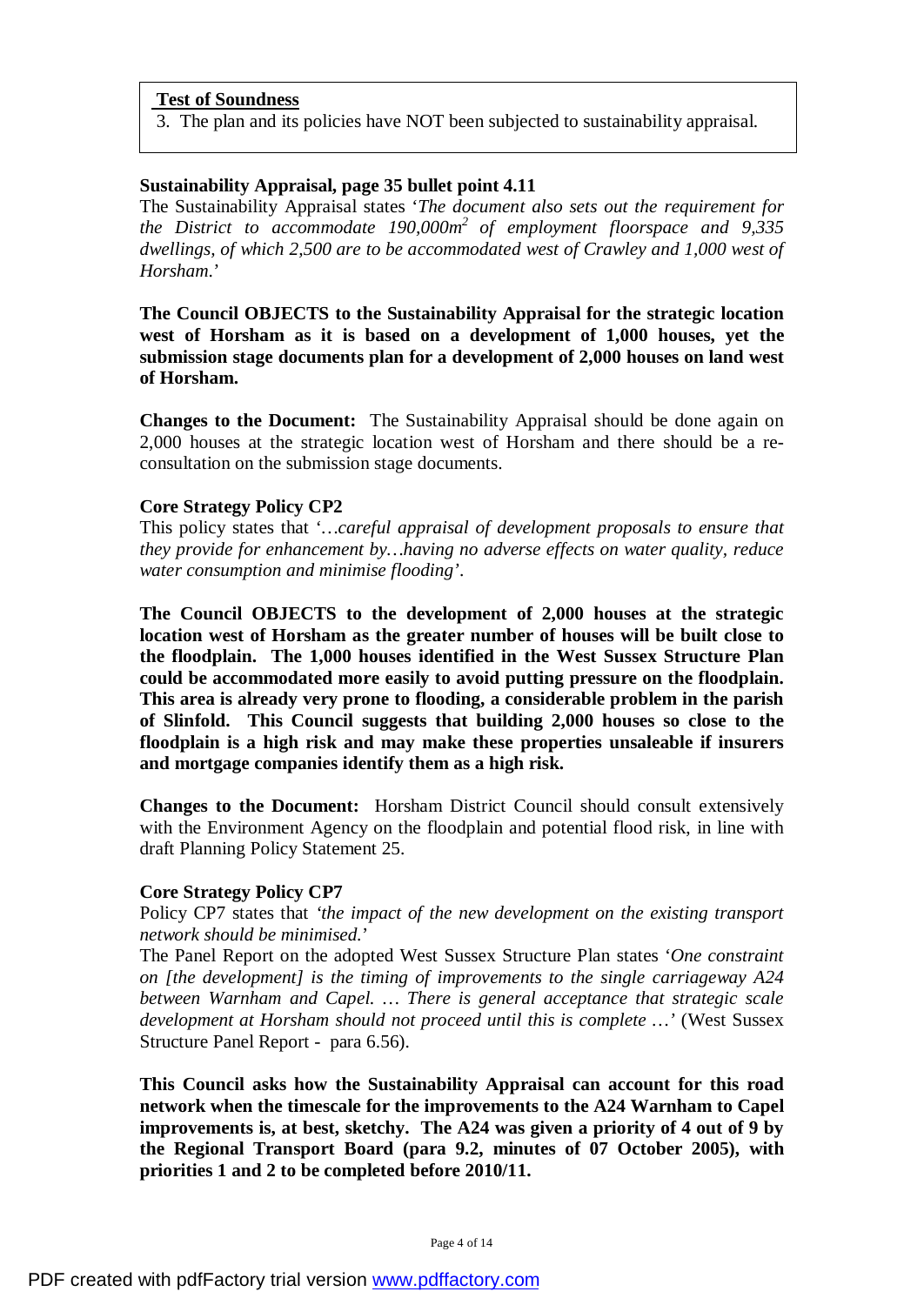**The Regional Transport Board stated '***It was recommended that all identified priority 1 and 2 items should be included in the forward programme to 2010/11. However, from 2010/11 there would be a need to think about priorities. In doing so there is a need to work through sub regional strategies and their infrastructure requirements. The recommendation is that a forward working programme is agreed for 2010/11 as a starting point to feed into the debate.'* 

**Changes to the Document:** This Sustainability Appraisal is flawed without a specific timescale for the improvements to the A24, particularly since the West Sussex Structure Plan Panel Report said that the strategic scale development at Horsham should not proceed until the improvements to the A24 are complete.

#### **Core Strategy Policy CP7**

The area for development for the strategic location west of Horsham is identified as *'within the area west of Horsham bounded by the A264 to the north west, the River Arun to the south west and the railway to the south east*.'

**Southern Water objected to this development at the Preferred Options stage because it is too close to the sewage works. The Panel Report on the adopted West Sussex Structure Plan stated that '***Staying with the sewage works, it is cited by local groups as a major constraint because of smells. We agree that development would need to be kept well away from the facility but floodplains may dictate this in any event'* **(West Sussex Structure Plan Panel Report - para 6.39).**

**Changes to the Document:** Reduce the number of houses at this strategic location to 1,000 as stated in the latest expression of the Regional Spatial Strategy, the West Sussex Structure Plan, so that the development does not need to be in such close proximity to the sewage works.

#### **Core Strategy Policy CP3**

This policy states that '*development will be expected to…complement the character and heritage of the District'.* 

#### **Core Strategy Policy CP7**

This policy states that' *the development should be integrated with Horsham and Broadbridge Heath.'* 

**The Council OBJECTS to the development of 2,000 houses at the strategic location west of Horsham as it will spoil the special character of Horsham as an historic market town, surrounded by character villages. A development of 2,000 houses will lead to the convergence of Broadbridge Heath into Horsham, creating an urban sprawl that will spoil the shape of this historic market town.** 

**Changes to the Document:** Take note of policy CP3 and alter policy CP7 to reduce the number of houses at the strategic location to 1,000 as specified in the West Sussex Structure Plan. Take particular note of the West Sussex Structure Plan Panel Report which stated '*It may be possible to accommodate greater numbers than 1000 but we are not recommending this. There is no need or justification at present and in any event further assessments would be required to test its feasibility.'* (West Sussex Structure Plan Panel Report - para 6.54).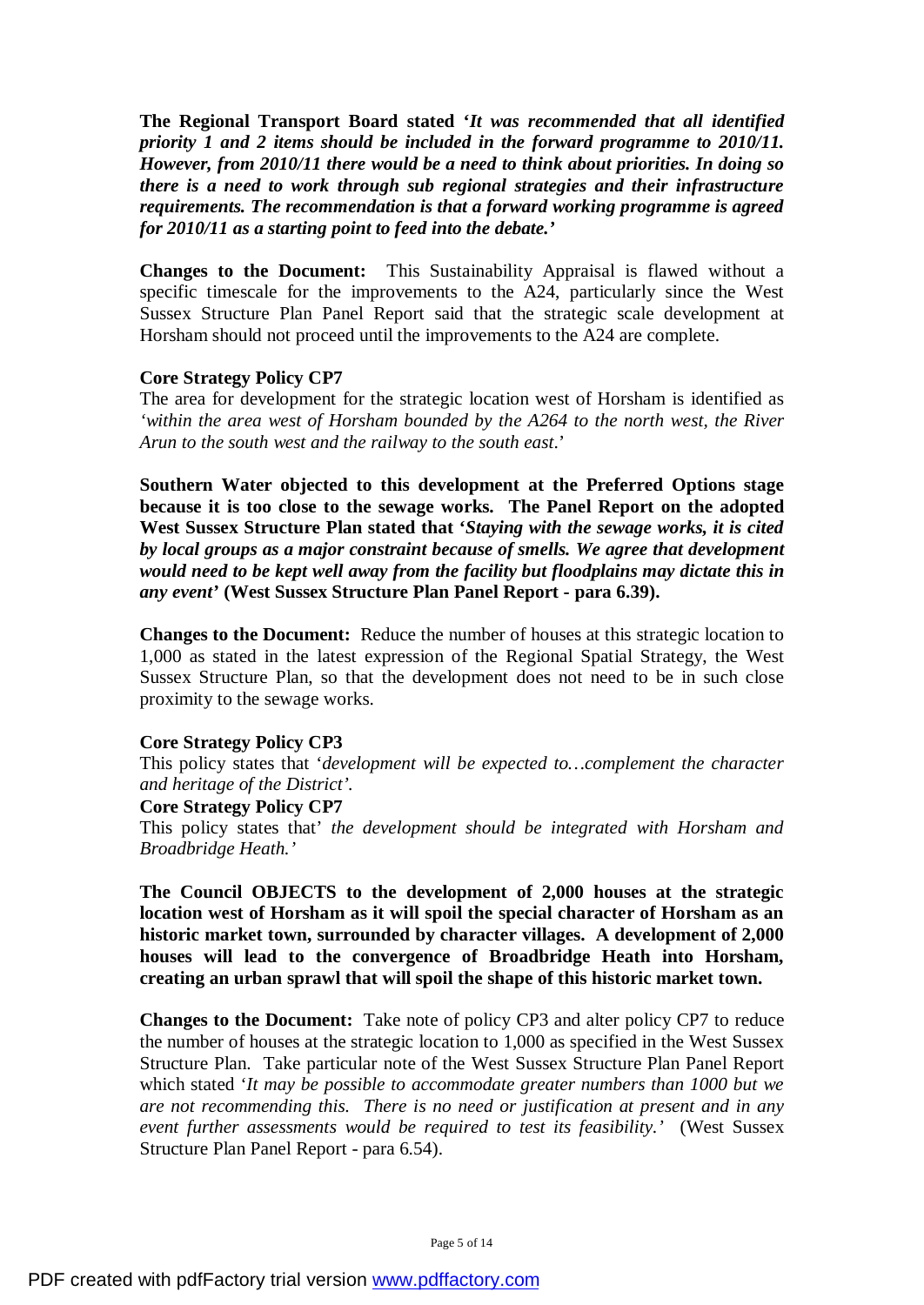# **Core Strategy Policy CP13**

Policy CP13 states '*The release of land for development will be dependent on there being sufficient capacity in the existing local infrastructure to meet the additional requirements arising from new development or suitable arrangements having been put in place for the improvement of the infrastructure, services and community facilities made necessary by the development*.**'** 

**The Panel Report on the adopted West Sussex Structure Plan stated that '***We note that the sewage works is at capacity …EA points out that improvements are proposed in the period 2005-10. This would relate well to the possible timing of development here given other requirements.***'(West Sussex Structure Plan Panel Report - para 6.38).**

**Changes to the Document:** The Sustainability Appraisal was carried out on the basis of 1,000 houses at the strategic location west of Horsham. The West Sussex Structure Plan Panel Report says that improvements to the sewage works ware proposed for 2005 –10. However the West Sussex Structure Plan is based on 1,000 houses at the strategic location west of Horsham. Horsham District Council are proposing 2,000 houses at the strategic location west of Horsham, thus the Sustainability Appraisal relating to sewage capacity might be flawed. The Sustainability Appraisal should be done again for 2,000 houses at the strategic location west of Horsham, and there should be a re-consultation on the submission stage documents.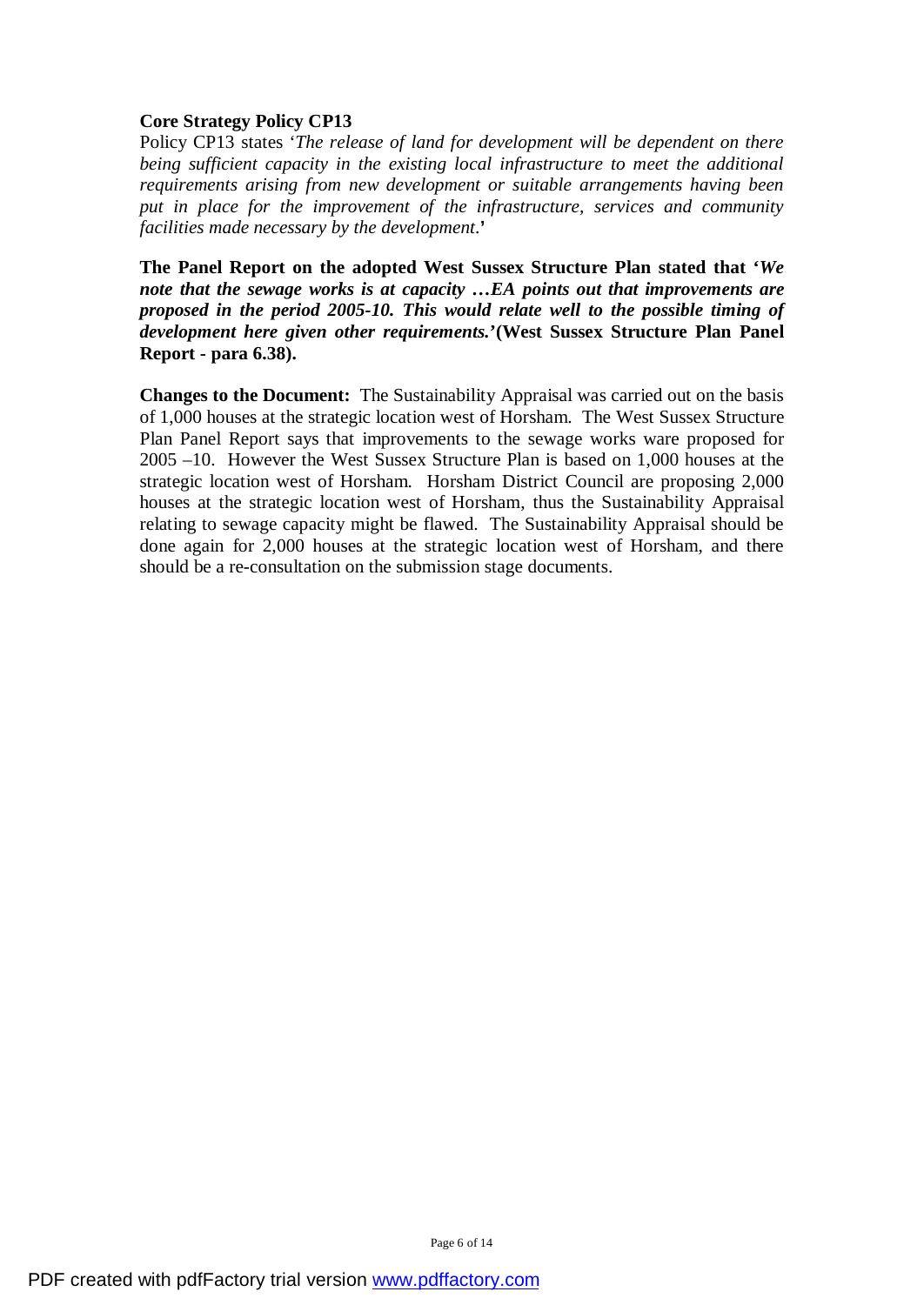4. It is NOT a spatial plan which is consistent with national planning policy and in general conformity with the regional spatial strategy for the region and it has properly had regard to any other relevant plans, policies and strategies relating to the area or to adjoining areas.

# **Policy CP7**

Policy CP7 states that '*Development will be programmed in order to enable the completion of 2,000 homes and other uses within the defined area by 2018.***'** 

**The Panel Report on the adopted West Sussex Structure Plan stated that '***It may be possible to accommodate greater numbers than 1000 but we are not recommending this. There is no need or justification at present and in any event further assessments would be required to test its feasibility.'* **(West Sussex Structure Plan Panel Report - para 6.54).****The adopted West Sussex Structure Plan is the latest expression of the regional spatial strategy, and it calls for 1,000 houses at the strategic location west of Horsham, not 2,000 homes as identified in CP7, thus this Council strongly OBJECTS to this policy.** 

**Changes to the Document:** Alter policy CP7 to follow the latest expression of the regional spatial strategy, the West Sussex Structure Plan and plan for 1,000 houses at the strategic location west of Horsham.

# **Core Strategy Policy CP7**

Policy CP7 states that '*the impact of the new development on the existing transport network should be minimised'*.

**The Council OBJECTS to the road network as the development should not go ahead until the improvements to the A24 Warnham to Capel are complete, as per the Panel Report on the adopted West Sussex Structure Plan '***One constraint on [the development] is the timing of improvements to the single carriageway A24 between Warnham and Capel. … There is general acceptance that strategic scale development at Horsham should not proceed until this is complete …***'(West Sussex Strutcure Plan Panel Report - para 6.56)** 

**Changes to the Document:** Horsham District Council should be aware of central government policy on major road improvements and take note of the priority allocated to the Warnham to Capel A24 improvements by the Regional Transport Board. The A24 was given a priority of 4 out of 9 by the Regional Transport Board (para 9.2, minutes of 07 October 2005), with priorities 1 and 2 to be completed before 2010. The Regional Transport Board stated '*It was recommended that all identified priority 1 and 2 items should be included in the forward programme to 2010/11. However, from 2010/11 there would be a need to think about priorities. In doing so there is a need to work through sub regional strategies and their infrastructure requirements. The recommendation is that a forward working programme is agreed for 2010/11 as a starting point to feed into the debate.'*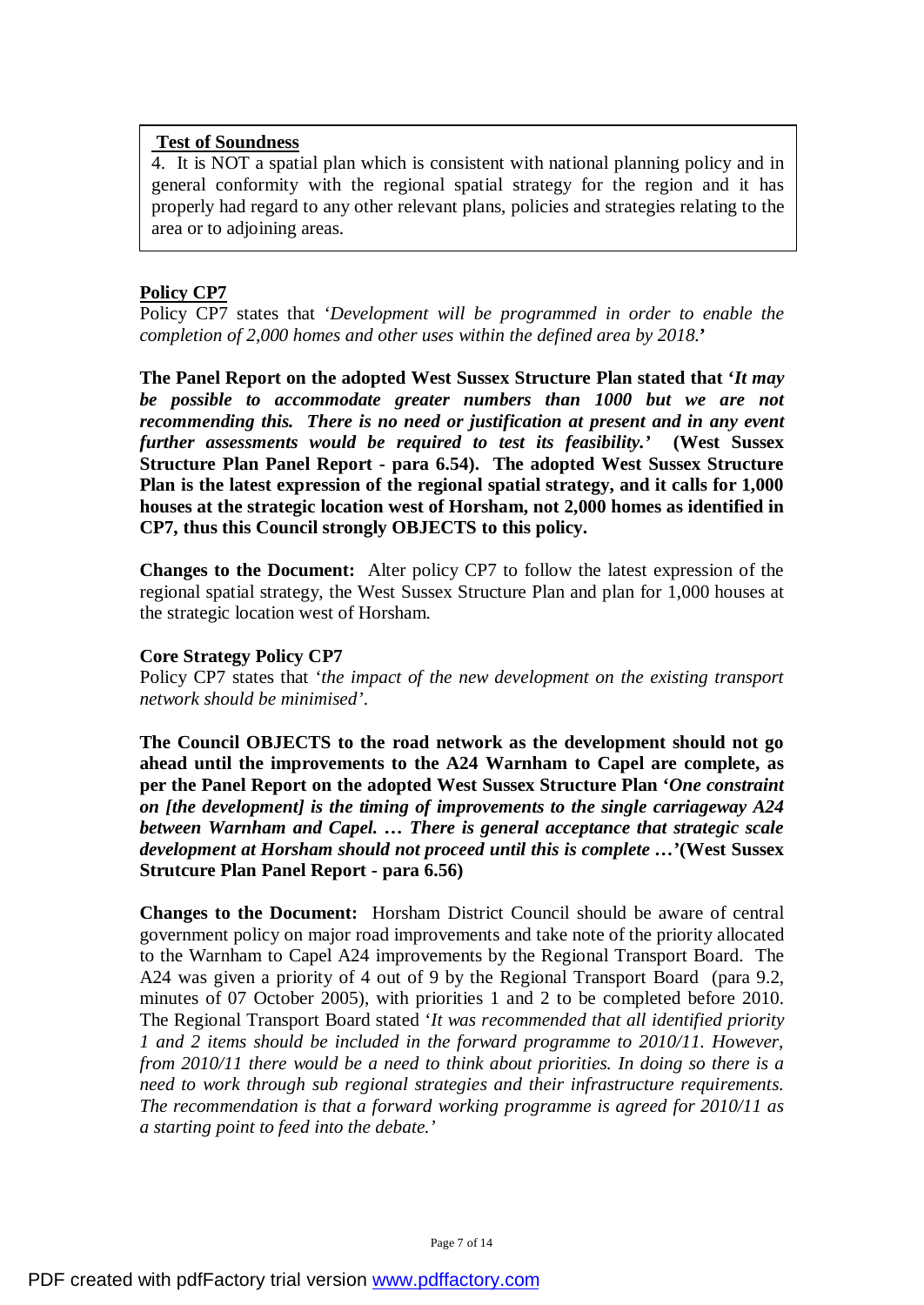5. It does NOT have regard to the authority's community strategy.

## **Community Strategy for Horsham District Page 20**

The Community Strategy for Horsham District states '*Promote improvements to the network of footpaths, cycle routes and rights of way in general.***'** 

# **This COUNCIL STRONGLY SUPPORTS the promotion of improvements to the network of footpaths, cycle routes and rights of way.**

**Changes to the Document:** The proposed road network for the strategic location west of Horsham should include the completion of the link from the Downs Link at Slinfold to Christ's Hospital in the south east and Horsham in north east for the safe passage of pedestrians, cyclists and equestrians. The road network should take into account the continuing need for access from Baystone Bridge to the Horsham cycle network at Tesco.

## **Community Strategy for Horsham District Page 22**

The Community Strategy for Horsham District states '*Promote sustainable construction, refurbishment and maintenance of building and reduce green land take*.**'** 

# **This Council OBJECTS to the development of 2,000 houses at Broadbridge Heath as this is in direct contravention of the Community Strategy which promotes the reduction of green land take.**

**Changes to the Document:** Reduce the number of houses at the strategic location west

of Horsham to 1,000 as stated in the latest expression of the Regional Spatial Strategy, the West Sussex Structure Plan, so that less green land is taken.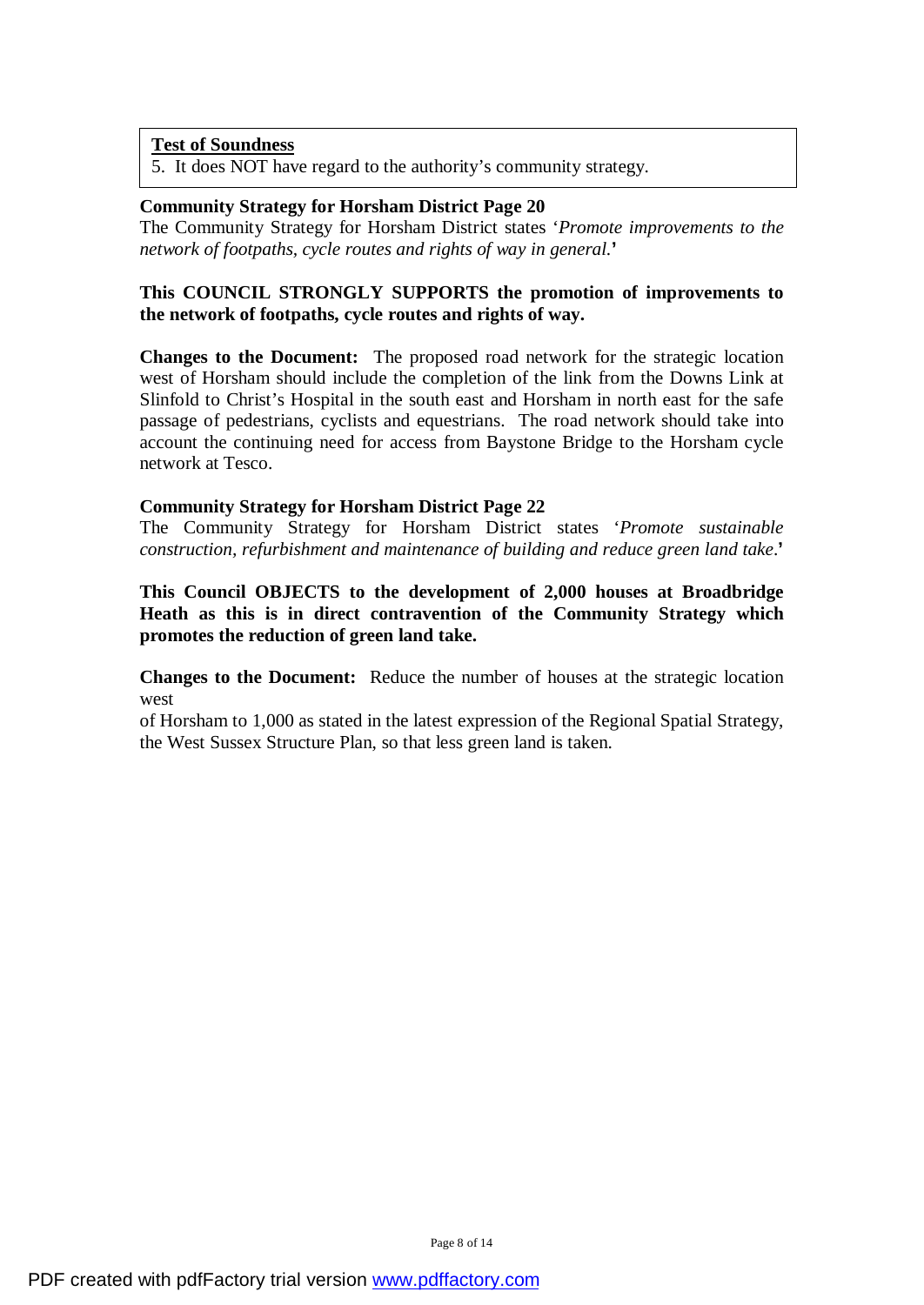7. The strategies/policies/allocations do NOT represent the most appropriate in all the circumstances, having considered the relevant alternatives, and they are founded on a robust and credible evidence base.

# **Core Strategy - The Local Transport Plan for West Sussex Page 13**

The Local Transport Plan for West Sussex states '*It is also acknowledged that much of the traffic travelling east and west through Horsham on the A264, A281 and the B2139 through Storrington is avoiding the traffic congestion on the A27 at Arundel*. *The Highways Agency is carrying out further investigation to find an environmentally acceptable way of providing a bypass around Arundel. It will report to the Secretary of State when this work is complete.'* 

**This Council argues that, given it has been suggested that traffic travelling east and west through Horsham is avoiding the traffic congestion on the A27 at Arundel, a new road network cannot be designed when the report from the Secretary of State on the A27 bypass has not been published.** 

**Changes to the Document:** Horsham District Council should wait until the evidence is available from the Secretary of State on the A27 bypass before designing the new road network.

# **Core Strategy Page 27 Bullet Point 4.7**

This point states that '*Whilst much of the development appropriate to meet local needs can be identified in advance and the strategy assumes that this will be the case, it is considered appropriate for the strategy to incorporate some flexibility to respond to changing local circumstances, including where the opportunity arises to achieve substantial environmental enhancement. The potential for an improved interchange at Pulborough Station with redevelopment of land in the vicinity is one possible such case.*'

**This Council asks why further work has not been done to research dispersal of the extra 1,000 houses allocated for the strategic location west of Horsham throughout the larger villages of the District. In particular, there seems to have been a missed opportunity at Billingshurst, Pulborough and Southwater.** 

**Changes to the Document:** Horsham District Council should investigate thoroughly the possibility of dispersing the extra 1,000 houses allocated for the strategic location west of Horsham throughout the larger villages of this District. Slinfold Parish Council is extremely disappointed that Horsham District Council did not do more work at the appropriate time to highlight the potential for a new town in the A23 corridor with its good transport links and potential to help boost the coastal economy.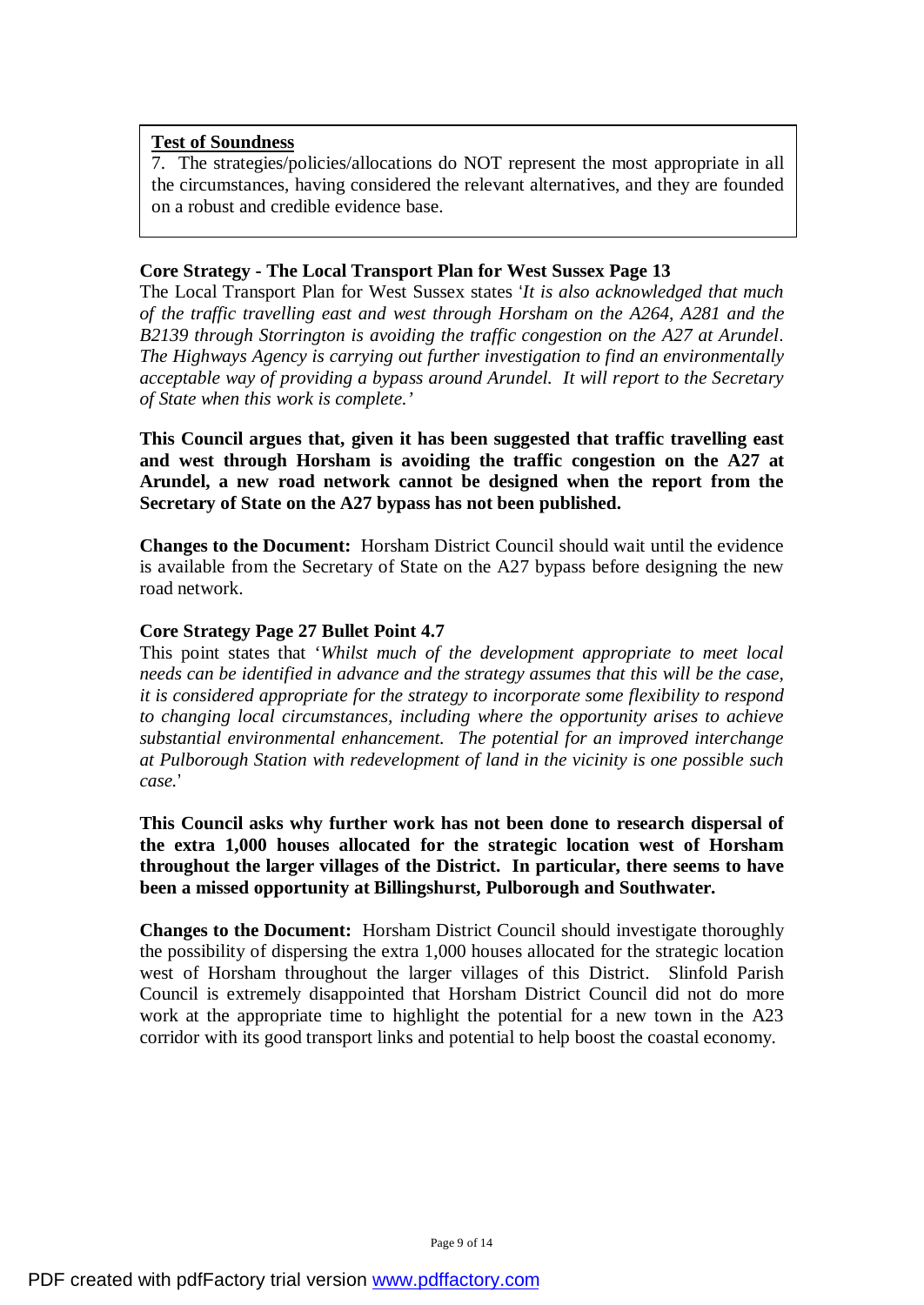# **Core Strategy Page 44 Bullet Point 4.43**

This point states that '*It should also be clear that it is not anticipated that the long term boundaries to development in this area as indicated (the railway line south-west of Horsham and the River Arun and its floodplain south of Broadbridge Heath) will be breached. Similarly, it is considered that the existing A281 and A264 roads provide a firm boundary to development to the west of Broadbridge Heath..'* 

# **This Council STRONGLY SUPPORTS this point.**

#### **Core Strategy Page 52 Bullet Point 4.42**

This point states that the re-development of the Rookwood Golf Course as an alternative is not considered appropriate on the basis of the Background Paper '*Land West of Horsham: Strategic Development'*.

**This Council OBJECTS to the exclusion of Rookwood Golf Course, as they consider there has not been a rigorous comparison of this land versus that proposed at Broadbridge Heath.** 

**Changes to the Document:** Horsham District Council should undertake an in-depth study of the two locations to make a clear comparison.

## **Core Strategy Page 52, Bullet Point 4.42**

**Bullet point 4.42 states '***The potential role of further development at Billingshurst and Southwater has been examined but it has been concluded that they should not be considered as strategic locations for development at this stage, given the opportunities which exist for a sustainable 'urban extension' at the main town of Horsham*'.

**The Council OBJECTS to the exclusion of Billingshurst and Southwater, especially since Southwater has a £20 million plus new village centre being opened this month.** 

**Changes to the Document:** Horsham District Council should examine the potential to disperse the additional 1,000 houses allocated for the strategic location west of Horsham amongst the larger villages in the District.

#### **Core Strategy Policy CP12**

Policy CP12 states '*Development should provide a mix of housing sizes, types and tenures to meet the needs of the District's communities*.**'** 

**This Council OBJECTS to the development of 2,000 houses at the strategic location at the west of Horsham because there is no evidence that these houses are required to meet the needs of the District. Only a few of the parishes of the Horsham District have conducted Housing Needs surveys.** 

**Changes to the Document:** Horsham District Council should provide evidence in the form of a Housing Needs Survey to substantiate the need for 2,000 houses at this specific location. This Council suggests that Horsham District Council might better meet the District's housing needs if it investigated the Housing Needs Surveys carried out in some of the parishes in the Horsham District and dispersed the additional 1,000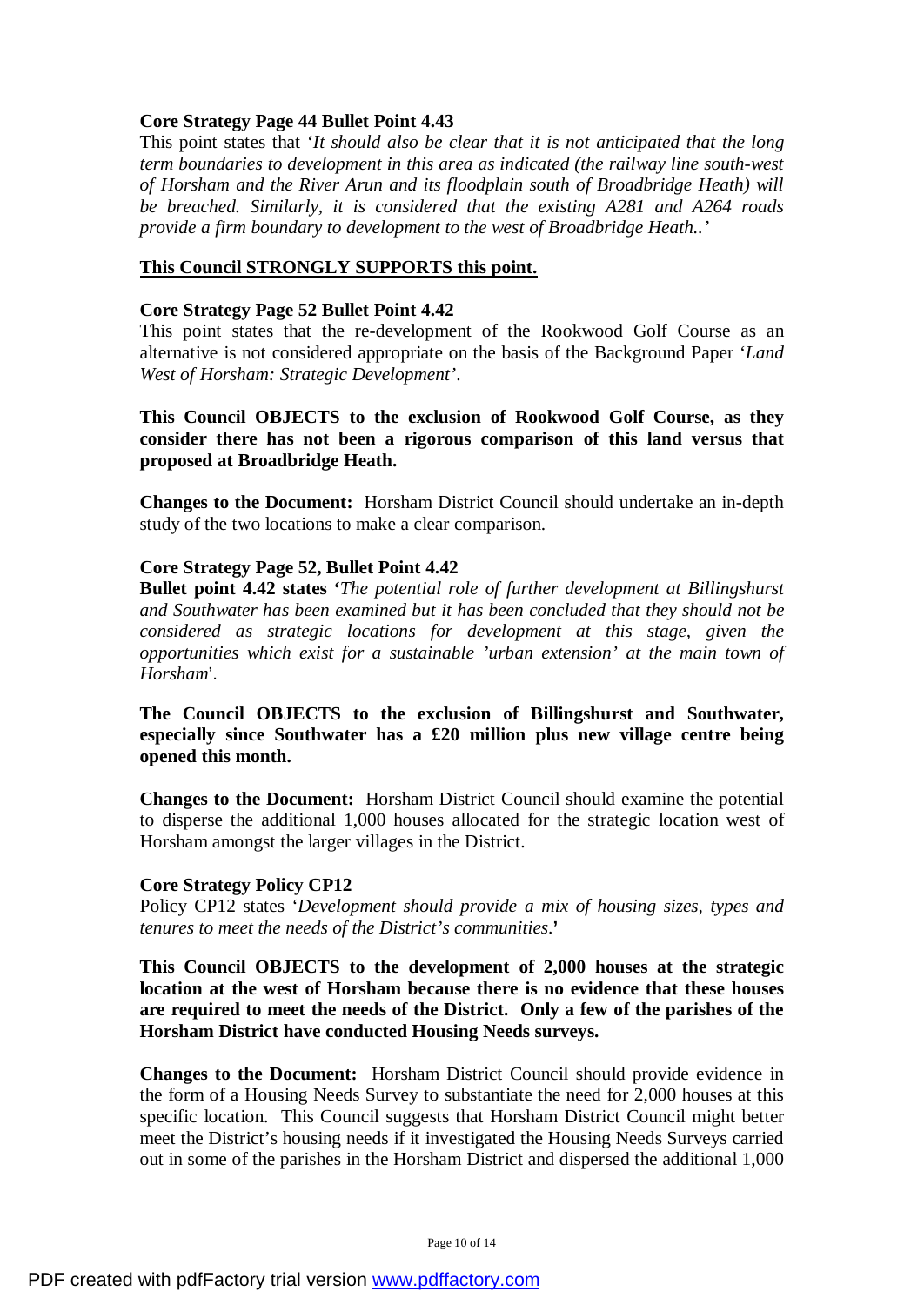houses that it has designated for the west of Horsham, throughout the larger villages of the District.

# **Core Strategy Policy CP13**

Policy CP13 states '*The release of land for development will be dependent on there being sufficient capacity in the existing local infrastructure to meet the additional requirements arising from new development or suitable arrangements having been put in place for the improvement of the infrastructure, services and community facilities made necessary by the development*.**'** 

**The Panel Report on the adopted West Sussex Structure Plan stated that '***We note that the sewage works is at capacity …EA points out that improvements are proposed in the period 2005-10. This would relate well to the possible timing of development here given other requirements.'***(West Sussex Structure Plan Panel Report - para 6.38)**

**Changes to the Document:** Horsham District Council should provide evidence that the proposed improvements to the sewage works, as discussed in the Panel Report of the West Sussex Structure Plan will extend to serve the 2,000 houses now proposed, rather than the 1,000 houses proposed in the adopted West Sussex Structure Plan, the latest expression of the Regional Spatial Strategy.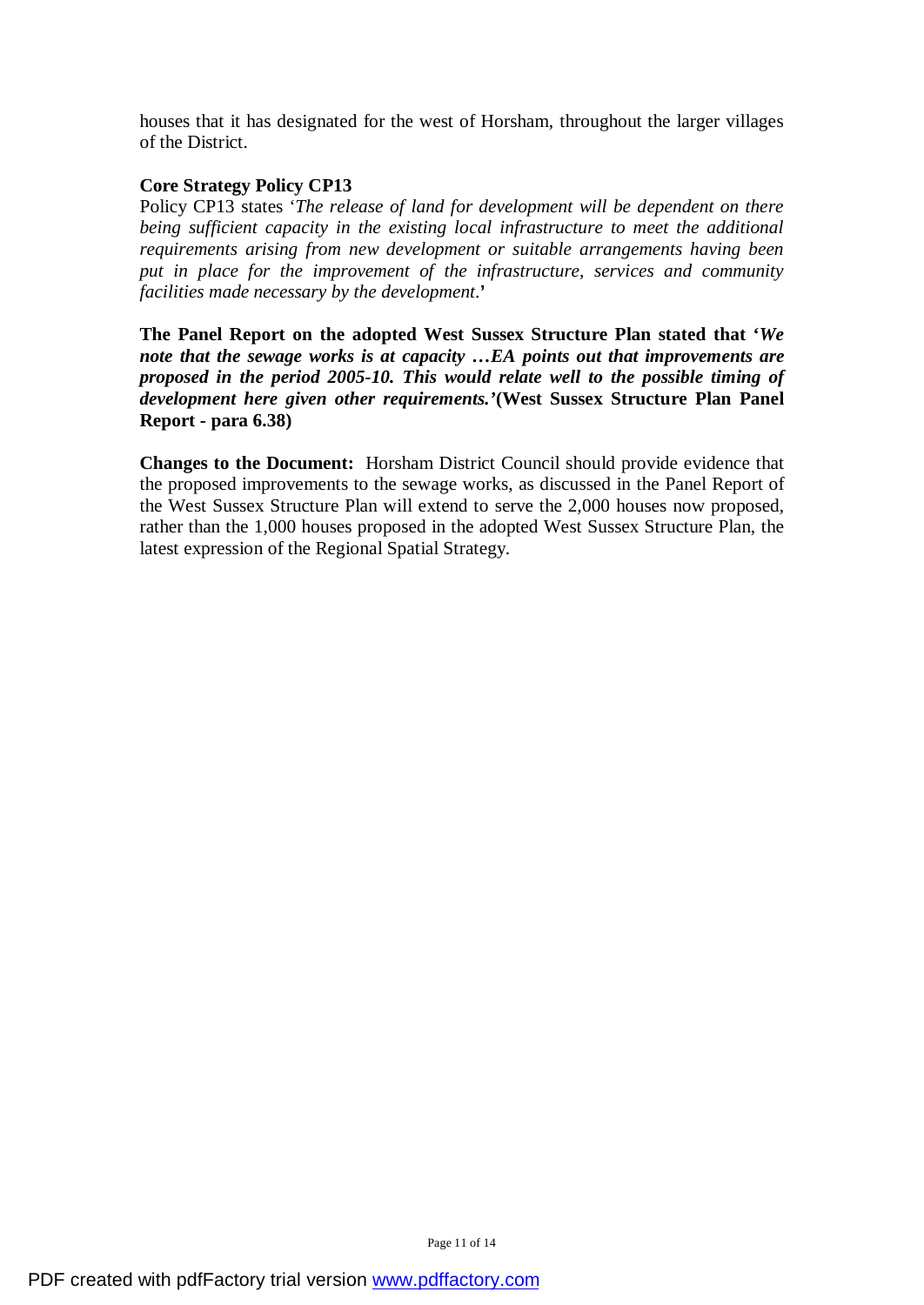9. The plan is NOT necessarily flexible to enable it to deal with changing circumstances.

## **Core Strategy - The Local Transport Plan for West Sussex Page 13**

The Local Transport Plan for West Sussex states '*It is also acknowledged that much of the traffic travelling east and west through Horsham on the A264, A281 and the B2139 through Storrington is avoiding the traffic congestion on the A27 at Arundel*. *The Highways Agency is carrying out further investigation to find an environmentally acceptable way of providing a bypass around Arundel. It will report to the Secretary of State when this work is complete.'* 

**This Council OBJECTS that the new road network has already been designed, yet the report from the Secretary of State on the A27 bypass has not been published. Given that it has been suggested that traffic travelling east and west through Horsham is avoiding the traffic congestion on the A27 at Arundel, the implications of the report on the A27 bypass might have a profound effect on the road network to the west of Horsham.** 

**Changes to the Document:** Horsham District Council should wait until the evidence is available from the Secretary of State on the A27 bypass before designing the new road network.

## **Core Strategy Page 27 Bullet Point 4.10**

This point states that '*It is recognised that, in some cases, such as in relation to acute healthcare provision, the responsibility and basis for action lies beyond the direct influence of this strategy; however, in other cases, such as with regard to education, we can facilitate provision and follow up opportunities which arise to meet needs. The strategy is not based on working in isolation but rather drawing together partners and facilitating joined up working.*'

**This Council STRONGLY OBJECTS to the development of 2,000 houses at the strategic location west of Horsham, as acute healthcare facilities are currently poor for this area. The nearest acute healthcare facility is based at the East Surrey Hospital, a 40 minute ambulance journey away. This hospital has no stars, is at operating capacity and is well known for extensive delays. Whilst Slinfold Parish Council accepts that this is not within the control of Horsham District Council, this is hardly a good example of joined up working.** 

**Changes to the Document:** The development at the strategic location west of Horsham should not be implemented until the capital funding for a new acute healthcare facility at Pease Pottage has been secured as referred to in The Bagnall Report of 2002. This recommended a 776- bed hospital at Pease Pottage.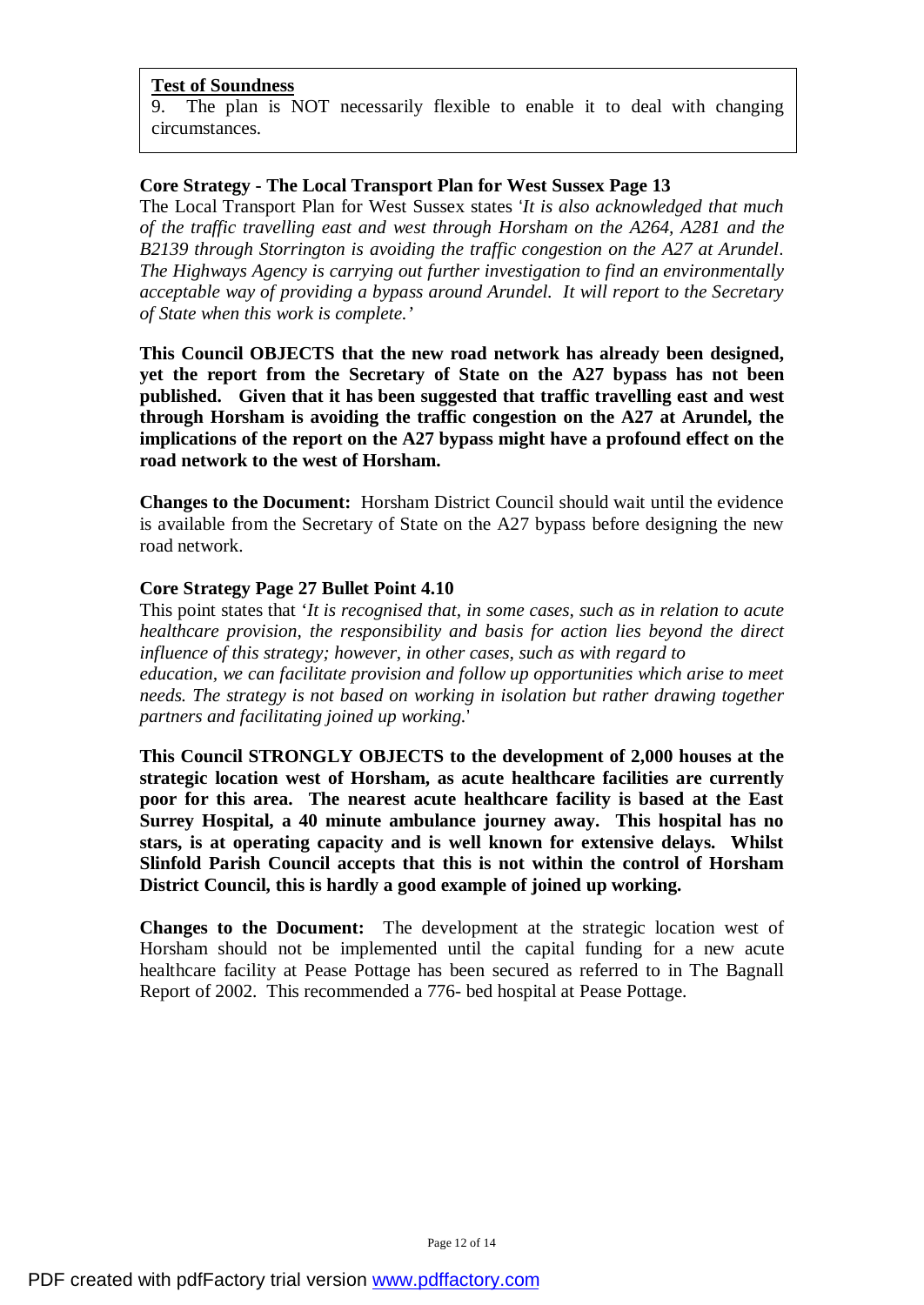## **Core Strategy Page 27 Bullet Point 4.10**

This point states that '*It is recognised that, in some cases, such as in relation to acute healthcare provision, the responsibility and basis for action lies beyond the direct influence of this strategy; however, in other cases, such as with regard to education, we can facilitate provision and follow up opportunities which arise to meet needs. The strategy is not based on working in isolation but rather drawing together partners and facilitating joined up working.*'

**This Council OBJECTS to this 'wait and see' approach to education. Horsham District Council has already missed the opportunity to build a new secondary school at Southwater, as included in the Preferred Options Stage, and disperse the additional 1,000 houses above the Structure Plan requirements through the larger villages in the District. Horsham District Council had a real opportunity to master plan the future development at Southwater with the opening this month of the new village centre. Southwater already has a new health centre; a new secondary school and additional development could have been master planned for this very large village on the southern outskirts of Horsham, separated from Horsham by a strategic gap.** 

**Changes to the Document:** Horsham District Council should exminae the potential to disperse the additional 1,000 houses allocated for the strategic location west of Horsham amongst the larger villages in the District.

## **Core Strategy Policy CP2**

This policy states that '*…careful appraisal of development proposals to ensure that they provide for enhancement by…having no adverse effects on water quality, reduce water consumption and minimise flooding'*.

**The Council OBJECTS to the development of 2,000 houses at the strategic location west of Horsham as the larger scale of development makes the area for development less flexible and the greater likelihood of houses being built close to the floodplain. The 1,000 houses identified in the West Sussex Structure Plan could be accommodated more easily to avoid putting pressure on the floodplain. This area is already very prone to flooding, a considerable problem in the parish of Slinfold. This Council suggests that building 2,000 houses so close to the floodplain is a high risk and may make these properties unsaleable if insurers and mortgage companies identify them as a high risk.** 

**Changes to the Document:** Reduce the number of houses at this strategic location to 1,000 as stated in the latest expression of the Regional Spatial Strategy, the West Sussex Structure Plan, so that development can be located as far away as possible from the floodplain. Horsham District Council should consult extensively with the Environment Agency on the floodplain and potential flood risk, in line with draft Planning Policy Statement 25.